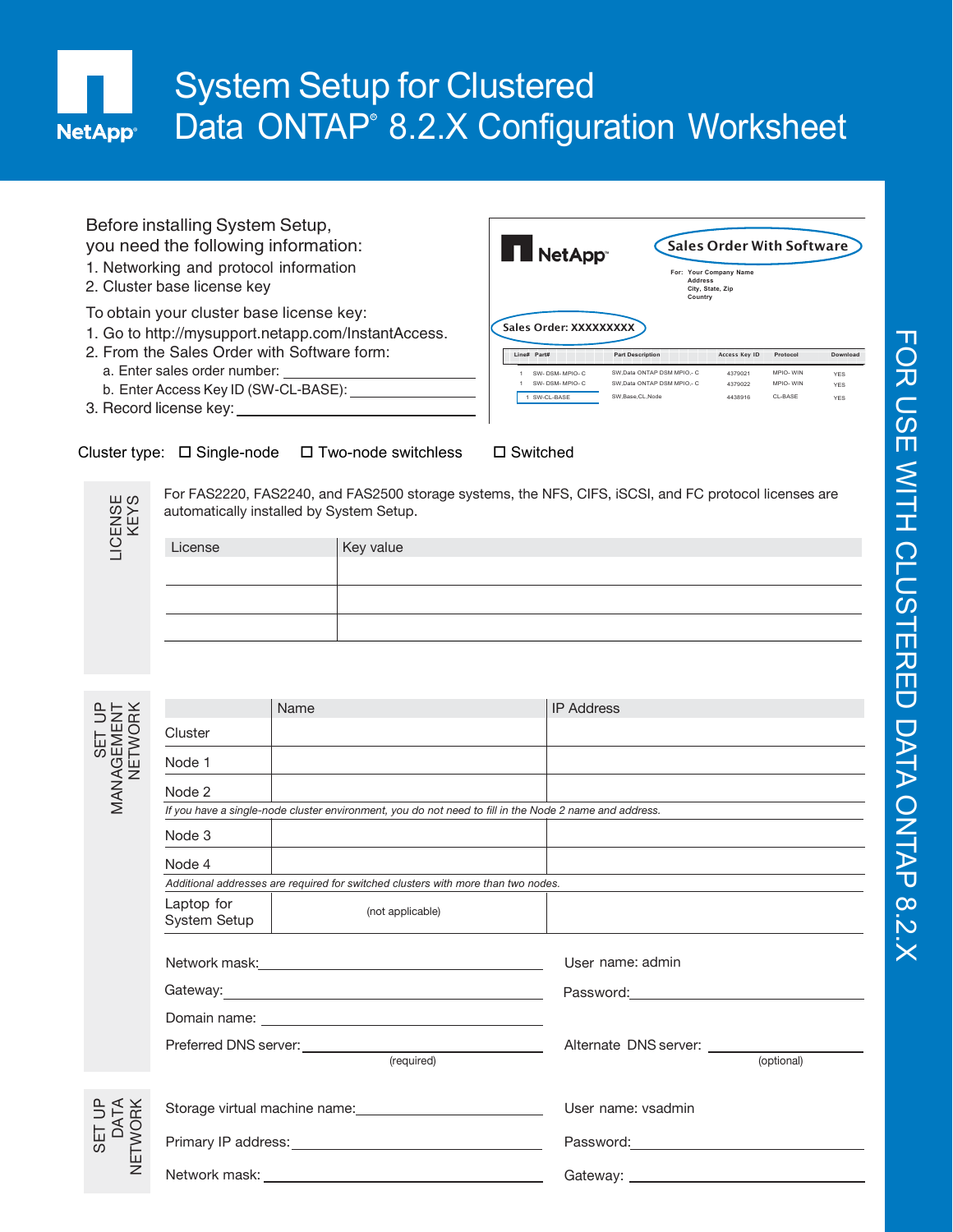| 49                | Windows (SMB/CIFS) Clients                                                                                                                                                                                                          |  |
|-------------------|-------------------------------------------------------------------------------------------------------------------------------------------------------------------------------------------------------------------------------------|--|
|                   | Active directory domain: <u>contractors are assessed</u> as the set of the set of the set of the set of the set of the set of the set of the set of the set of the set of the set of the set of the set of the set of the set of th |  |
| ENABL<br>PROTOCOL | Domain administrator: <u>contract and contract and contract of Size:</u> Compared and Compared and Compared and Compared and Compared and Compared and Compared and Compared and Compared and Compared and Compared and Compared an |  |
|                   |                                                                                                                                                                                                                                     |  |
|                   | UNIX/Linux (NFS) Clients                                                                                                                                                                                                            |  |
|                   |                                                                                                                                                                                                                                     |  |
|                   | <b>iSCSI Clients</b>                                                                                                                                                                                                                |  |
|                   |                                                                                                                                                                                                                                     |  |
|                   |                                                                                                                                                                                                                                     |  |
|                   |                                                                                                                                                                                                                                     |  |
|                   | If you have a single-node cluster environment, you do not need to fill in the Node 2 addresses.                                                                                                                                     |  |
|                   |                                                                                                                                                                                                                                     |  |
|                   |                                                                                                                                                                                                                                     |  |

*Additional node names and addresses are required for switched clusters with more than two nodes.*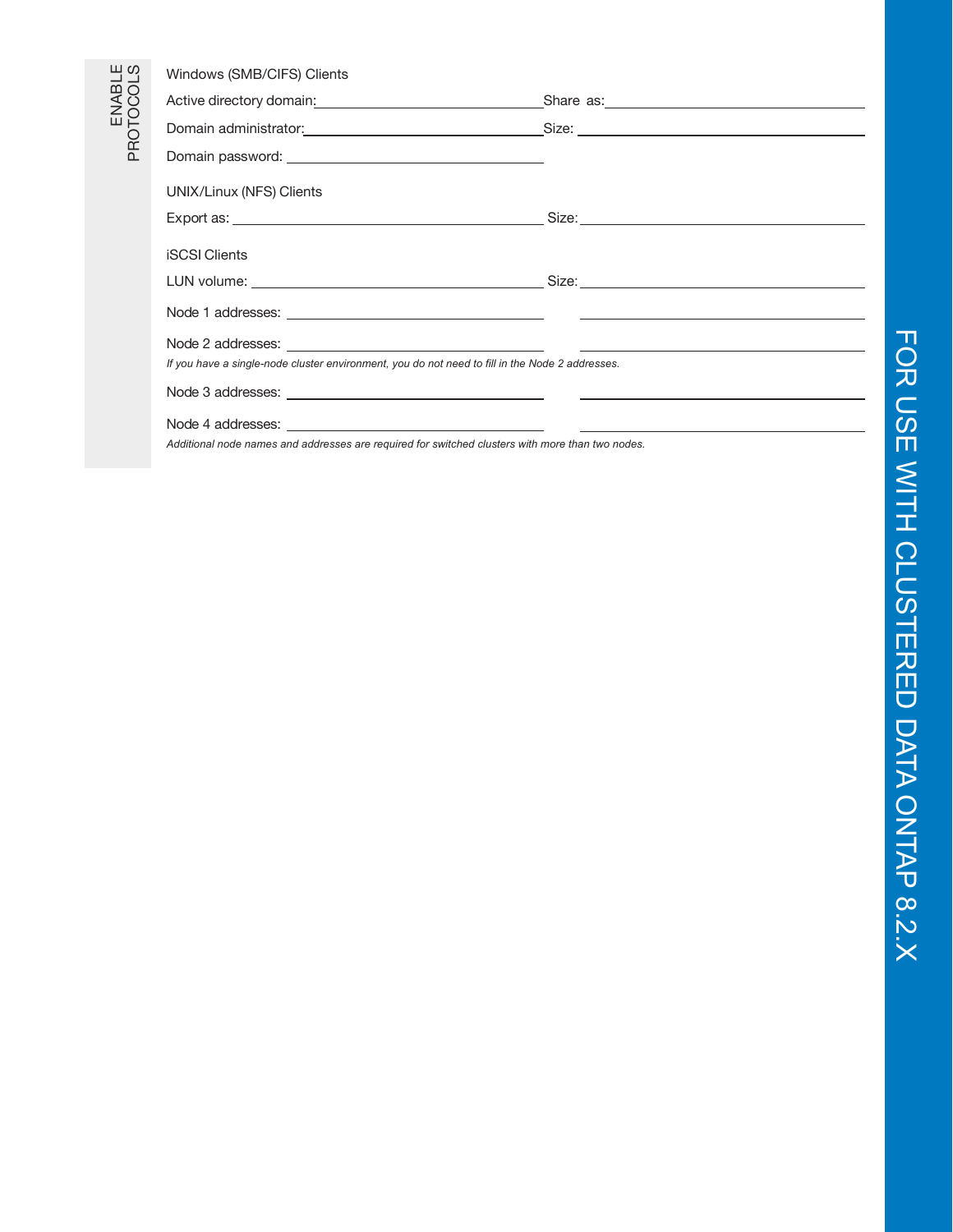## System Setup for Clustered Data ONTAP<sup>®</sup> 8.3 Configuration Worksheet **NetApp<sup>®</sup>**

| Before installing System Setup,<br>you need the following information:<br>1. Networking and protocol information<br>2. Cluster base license key | NetApp <sup>-</sup>                   | <b>Address</b><br>Country  | Sales Order With Software<br>For: Your Company Name<br>City, State, Zip |          |            |
|-------------------------------------------------------------------------------------------------------------------------------------------------|---------------------------------------|----------------------------|-------------------------------------------------------------------------|----------|------------|
| To obtain your cluster base license key:<br>1. Go to http://mysupport.netapp.com/InstantAccess.<br>2. From the Sales Order with Software form:  | Sales Order: XXXXXXXXX<br>Line# Part# | <b>Part Description</b>    | Access Key ID                                                           | Protocol | Download   |
| a. Enter sales order number:                                                                                                                    | SW-DSM-MPIO-C                         | SW.Data ONTAP DSM MPIO.- C | 4379021                                                                 | MPIO-WIN | <b>YES</b> |
| b. Enter Access Key ID (SW-CL-BASE):                                                                                                            | SW-DSM-MPIO-C                         | SW.Data ONTAP DSM MPIO.- C | 4379022                                                                 | MPIO-WIN | <b>YES</b> |
| 3. Record license key:                                                                                                                          | 1 SW-CL-BASE                          | SW.Base.CL.Node            | 4438916                                                                 | CL-BASE  | <b>YES</b> |

## Cluster type:  $\Box$  Single-node  $\Box$  Two-node switchless  $\Box$  Switched

ENSE<br>EKS For FAS2220, FAS2240, and FAS2500 storage systems, the NFS, CIFS, iSCSI, and FC protocol licenses are automatically installed by System Setup.

| -ICENSE<br>KEYS | automatically installed by System Setup. | For FASZZZU, FASZZ40, and FASZ500 storage systems, the NFS, CIFS, ISCSI, and FC protocol licenses are |
|-----------------|------------------------------------------|-------------------------------------------------------------------------------------------------------|
|                 | License                                  | Key value                                                                                             |
|                 |                                          |                                                                                                       |
|                 |                                          |                                                                                                       |
|                 |                                          |                                                                                                       |
|                 |                                          |                                                                                                       |

|                                        |                                                                                            | Name                                                                                                                                                                                                                                 |  |  |
|----------------------------------------|--------------------------------------------------------------------------------------------|--------------------------------------------------------------------------------------------------------------------------------------------------------------------------------------------------------------------------------------|--|--|
|                                        | Cluster                                                                                    |                                                                                                                                                                                                                                      |  |  |
| SET UP<br>CLUSTER NAME<br>AND PASSWORD | Node 1                                                                                     |                                                                                                                                                                                                                                      |  |  |
|                                        | Node 2                                                                                     |                                                                                                                                                                                                                                      |  |  |
|                                        | If you have a single-node cluster environment, you do not need to fill in the Node 2 name. |                                                                                                                                                                                                                                      |  |  |
|                                        | Node 3                                                                                     |                                                                                                                                                                                                                                      |  |  |
|                                        | Node 4                                                                                     |                                                                                                                                                                                                                                      |  |  |
|                                        |                                                                                            | Additional node names are required for switched clusters with more than two nodes.                                                                                                                                                   |  |  |
|                                        | User name: admin                                                                           |                                                                                                                                                                                                                                      |  |  |
|                                        |                                                                                            | Password: The contract of the contract of the contract of the contract of the contract of the contract of the contract of the contract of the contract of the contract of the contract of the contract of the contract of the        |  |  |
| SET UP<br>(DEFAULT)<br>NETWORK         |                                                                                            | Domain name: <u>www.community.com and community of the set of the set of the set of the set of the set of the set of the set of the set of the set of the set of the set of the set of the set of the set of the set of the set </u> |  |  |
|                                        |                                                                                            |                                                                                                                                                                                                                                      |  |  |
|                                        | Network type: Management                                                                   |                                                                                                                                                                                                                                      |  |  |
| MANAGEMENT                             | IP addresses                                                                               | You must define all IP addresses or address ranges used for this network.                                                                                                                                                            |  |  |
|                                        |                                                                                            |                                                                                                                                                                                                                                      |  |  |
|                                        |                                                                                            | Node IP addresses:<br>You must have an IP address for each node in the cluster.                                                                                                                                                      |  |  |
|                                        |                                                                                            | Service processor IP addresses: _______________________<br>(optional)                                                                                                                                                                |  |  |